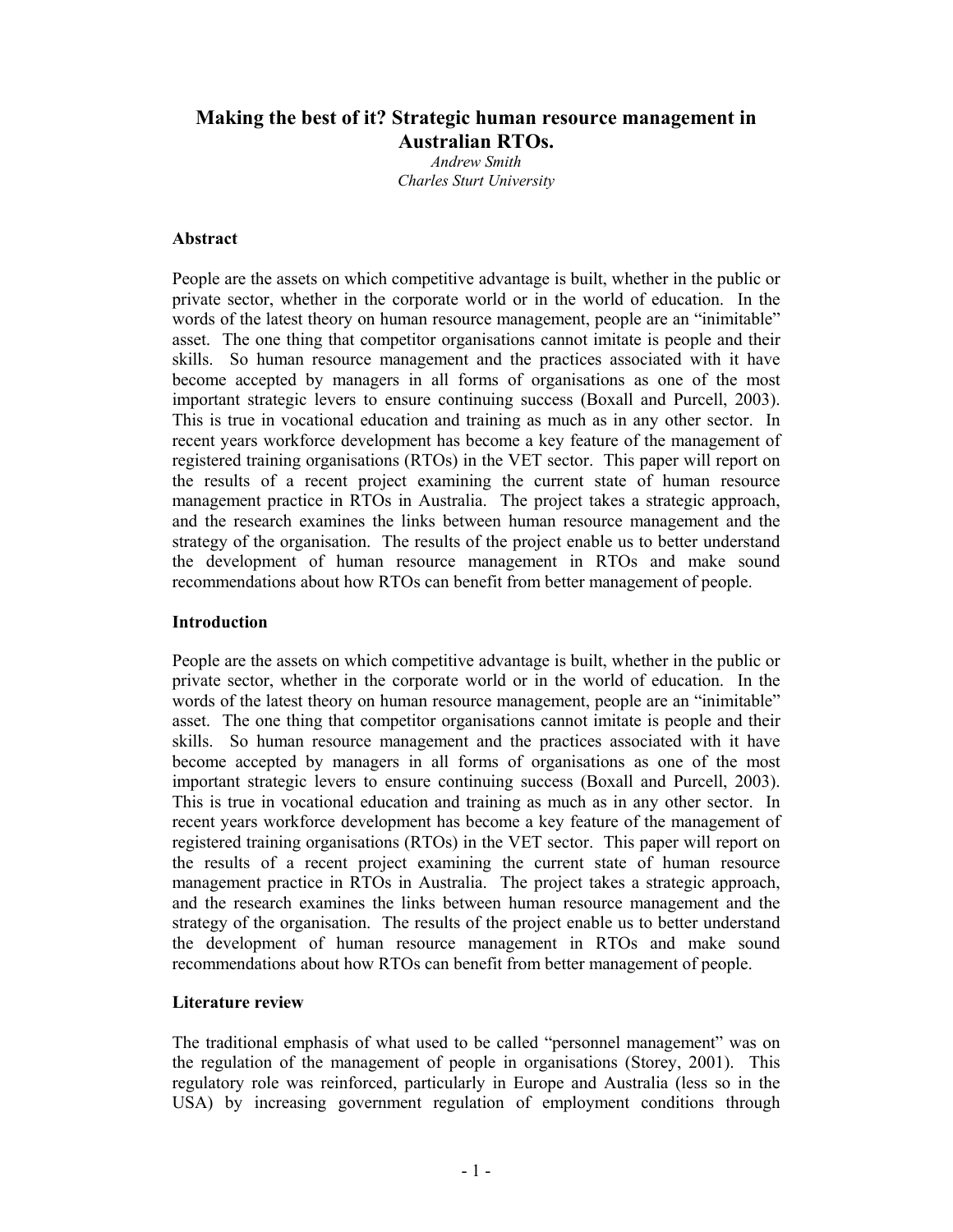legislation concerned with the conduct of industrial relations, discrimination, employment rights, health and safety and other employment conditions. In many organisations today, this older notion of personnel administration still holds sway with its emphasis on rules and regulation. Recent research (Palmieri 2003; McNickle & Cameron 2003) has suggested that this tends to be the model traditionally adopted in the public VET system.

But in the 1980s and 1990s, a different concept of human resource management began to gain ground. At the heart of the new approach was the belief that the management of people gives an organisation competitive advantage (Schuler and Jackson, 2005). This leads to a number of distinct differences between human resource management and personnel management. Firstly, human resource management is clearly not simply the province of the human resource manager. Line managers play a critical role in human resource management and, in fact, arguably, they are the main organisational exponents of people management. Secondly, human resource management is firmly embedded in business strategy. Unlike the personnel manager, the human resource manager is part of the top level strategic team in the organisation and human resource management plays a key role in the achievement of business success. Thirdly, the shaping of organisational culture is one of the major levers by which effective human resource management can achieve its objectives of a committed workforce. Thus, human resource management is concerned not only with the formal processes of the management of people but also with all the ways in which the organisational culture is established, reinforced and transmitted (Storey, 2001).

Whilst many organisations within and outside the VET sector have yet to move wholly to this new model of human resource management, there is no doubt that most organisations are making the transition very quickly. Again, research suggests that TAFE institutes are moving this way (Palmieri, 2003; McNickle and Cameron, 2003) and are in something of a transitional state. Some of the key elements of the new human resource management that may be observed in the VET sector include:

- much more careful selection and recruitment
- high level of training and staff development
- teamworking
- better communications between staff and management
- extensive use of teamwork
- introduction of performance management
- encouragement of employee suggestions and innovation.

In more recent years, attention has switched from what practices constitute human resource management to the broader impact of human resource management and its relationship to the strategy of the organisation. All the research evidence now strongly suggests that human resource management has a very positive impact on organisational performance (Ashton and Sung, 2002). A key element in effective human resource management is its alignment with the strategy of the organisation. Researchers now believe that it is not enough to simply implement a series of "best practices" but that human resource management needs to be tailored so that it "fits" with the organisation (Baron and Krepps, 1999). In the VET sector this means making sure that human resource management practices fit with one another – don't introduce an individually based performance management scheme into an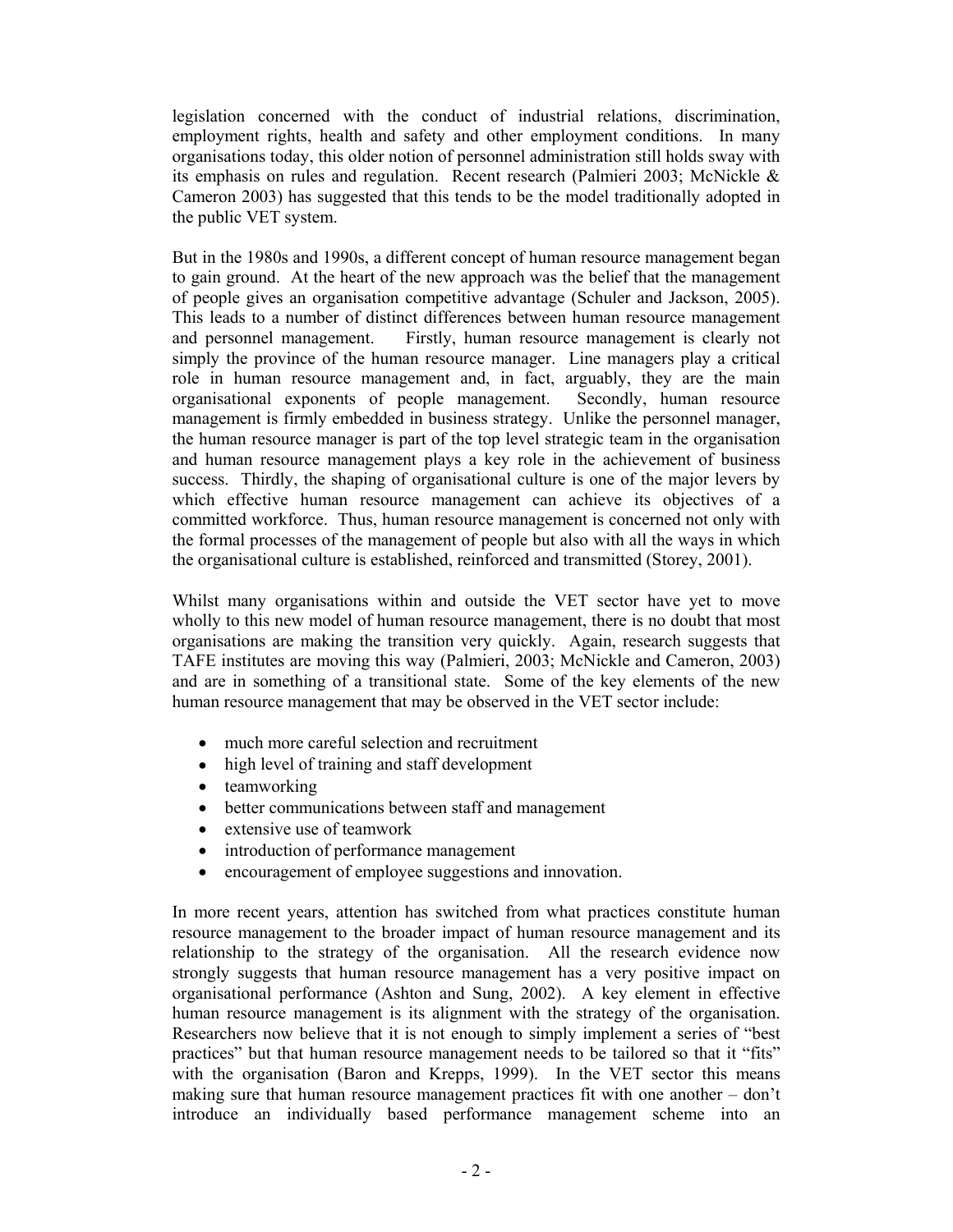organisation that runs on teamwork for instance – and that it fits with the strategic position of the RTO. If an RTO competes on the basis of new and innovative programs and modes of delivery, then its recruitment, performance management and staff development system will need to strongly encourage innovative behaviour in staff.

This paper reports on the findings of a research project on the current state of human resource management practice in RTOs in Australia. The project takes a strategic approach, particularly in the case study phase of the project where the research examined the links between human resource management and the strategy of the organisation. The results of the project enable us to better understand the development of human resource management in RTOs and make sound recommendations about how RTOs can benefit from better management of people. There is a relative lack of research in this area. In Australia a few national projects have examined human resource management issues in RTOs in recent years but usually in the context of another issue such as professional development or, in the UK, the marketing of VET.

## **Methodology**

Firstly a survey was administered to all TAFE Institutes in Australia and a selection of private providers in October/November 2006. The survey was sent to all (69) the TAFE institutes and to 610 private providers. The sample frame for private providers was taken from the membership database of the Australian Council for Private Education and Training (ACPET). We received 26 TAFE responses (37.7%) and 113 private provider responses (21.3 %). The overall response rate was 20.6 per cent. However, for the purposes of analysis the two samples were treated separately. The responses were entered into an excel database and basic frequencies and some crosstabulations were analysed.

Stage 1 of the project involved a suvey which covered 3 aspects of HRM practices. Firstly, the survey established a baseline by examining existing human resource management practices in RTOs such as recruitment practices, performance management, and work organisation and employee relations. Secondly, the survey examined the general approach or philosophy adopted by RTOs in human resource management and its links to the strategy of the organisation. Thirdly, the survey asked questions about the strategic integration of human resource management and it is on this area that the present paper is focused.

However, the issues of integration of human resource management practices both with each other and with the broader organisational strategy are complex and required a qualitative approach which could explore the ways in which human resource management relates to other aspects of organisational practice. So, Stage 2 of the project involved expert interviews and case studies of RTOs. Together, with the data from the survey, the expert interviews and the case studies have given us a helpful picture of the state of human resource management in Australian RTOs and how much it contributes to improving the performance of organisations. It is anticipated that the project will help to change human resource management practices in the sector and result in better outcomes for staff and for RTOs in general.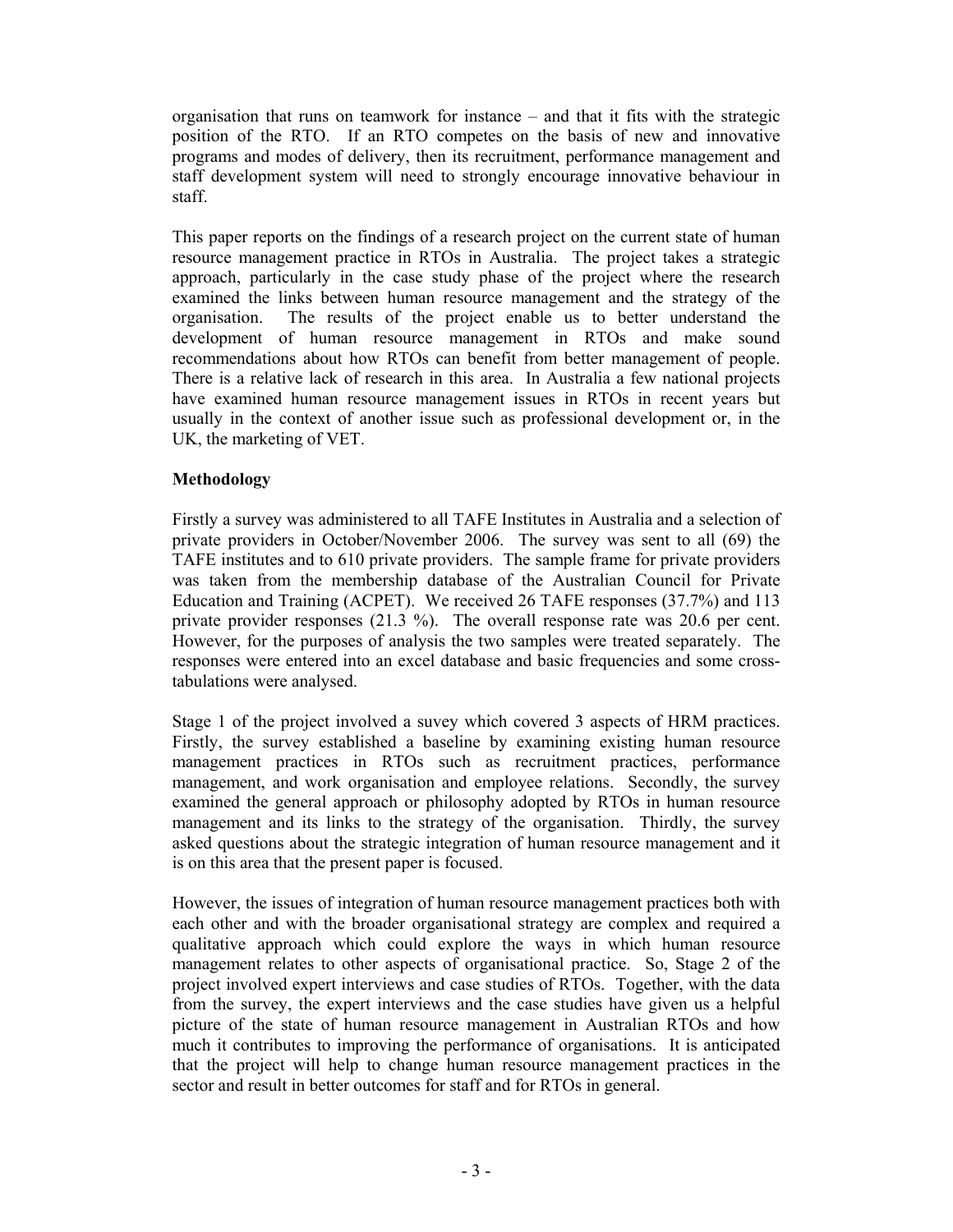Note: you need to indicate how many interviews have or will be conducted, how the interviewees were selected ie were they followed up from the survey?

## **Results from the survey**

This paper reports on the responses from the survey; specifically those responses relating to the strategic orientation of human resource management in RTOs. The results in the major question areas will be presented as a series of graphs with some commentary.

The survey asked the respondents to rate the increase or decrease in competitive pressure faced by their organisations in the last 5 years. Figure 1 shows the results. Clearly TAFE institutes reported that they had experienced a much higher level of increase in competitive pressure than the private providers. This may reflect a situation in which private providers, typically competing in a small and well-defined niche in the market have come to terms with the competition in that niche. TAFE institutes, on the other hand, are usually providing a far more comprehensive range of services and competing in multiple markets. This might lead to the experience of a much higher level of competitive pressure.



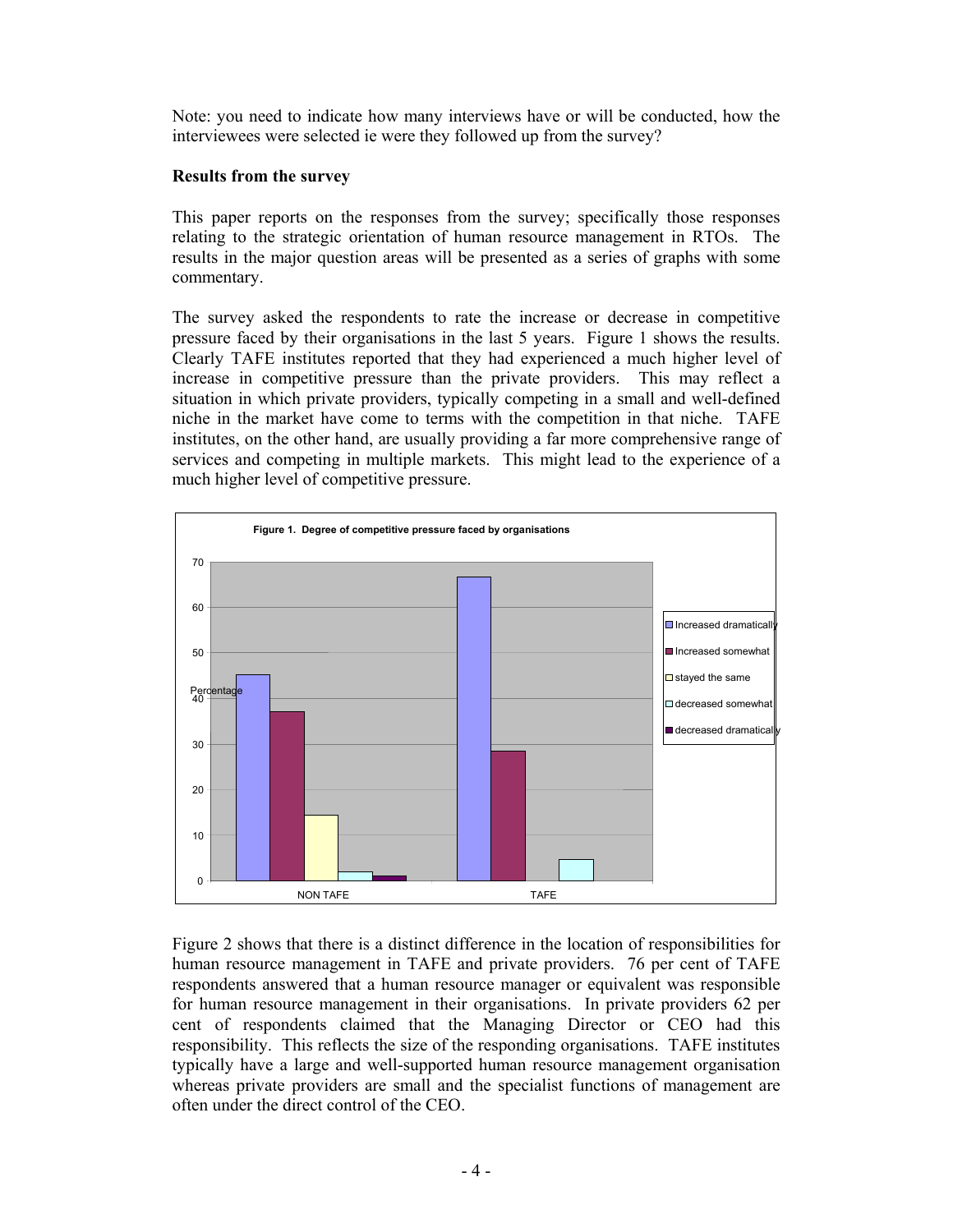

This also impacts on the place of human resource management in the organisation. Whereas 85 percent of private providers responded that the person responsible sits on the senior management committee of the organisation, only 44 per cent of TAFE institutes reported that their human resource manager had this level of access to the top of the organisation. Thus, despite the well established position of the human resource manager or equivalents in TAFE, it is more than likely that the human resource manager does not report directly to the CEO or sit on the top management committee of the organisation This will clearly have implications for the strategic effectiveness of human resource management in TAFE. In another measure of the formalisation of human resource management in TAFE, 95 per cent of TAFE respondents claimed that their organisation supported a written human resource management plan compared to only 47 percent of private providers who had a specialist human resource manager. However, the degree of formalisation of human resource management processes is not necessarily a good marker for strategic involvement.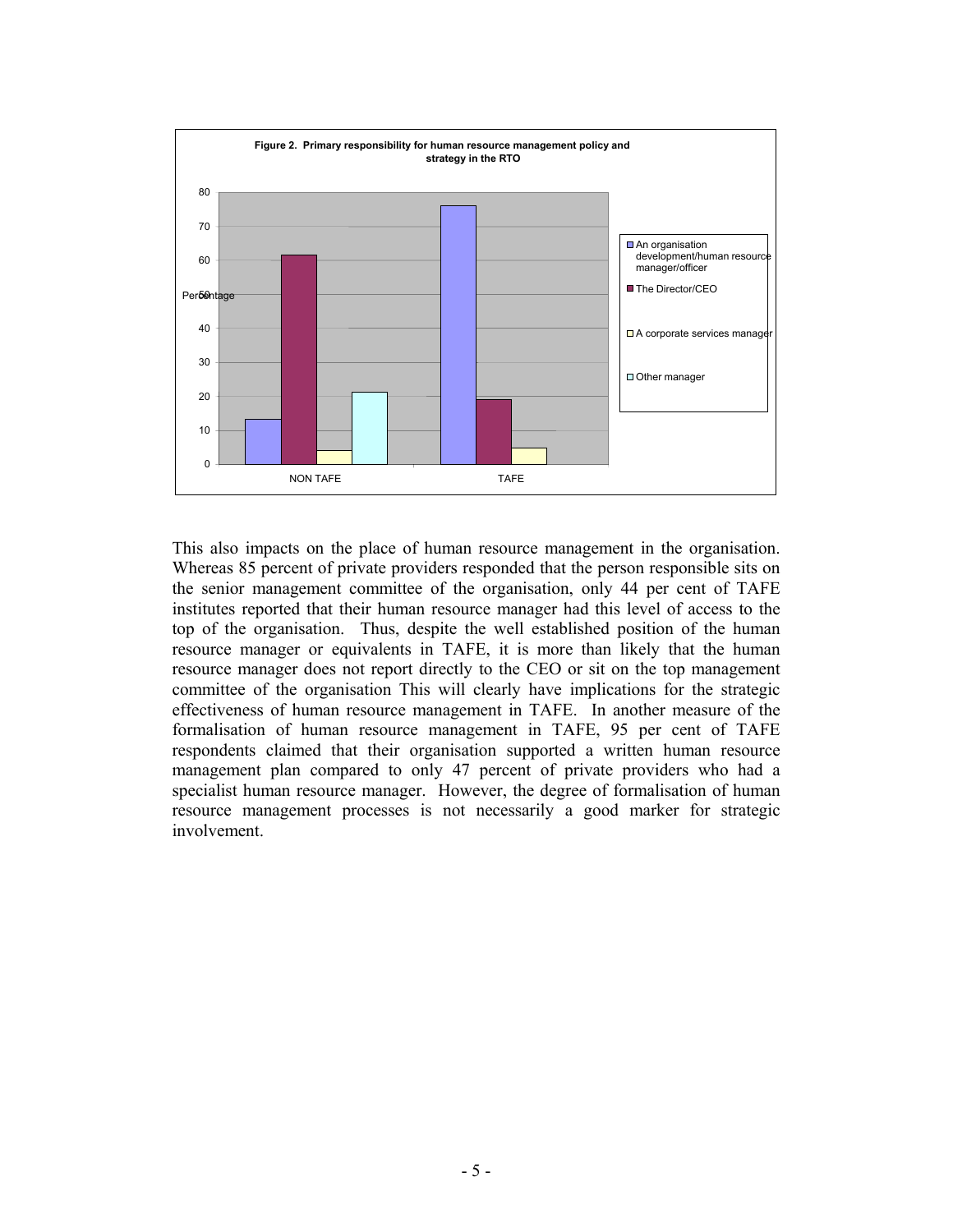

When asked about the strategic involvement of human resource management in their organisations, (Figure 3) the differences between TAFE and private providers (those which reported that they had a human resource manager) were not so pronounced. However, it is noticeable that the majority (50%) of human resource managers in TAFE institutes feel that their main involvement with the strategy of the organisation is at the implementation stage rather the formulation of strategy. In private providers, 46 per cent of respondents felt that they had an input directly into the strategic processes of the organisation. Confirming the lack of access to the senior strategic councils of the organisation and the likelihood of their involvement in strategy only at the implementation stage, human resource managers in TAFE regarded human resource management as primarily an operational rather than a strategic function in their organisations. Figure 4 shows that 69 per cent of human resource managers in TAFE regarded their functions as totally or partly operational, only 31 per cent responded that their functions were highly or mostly strategic.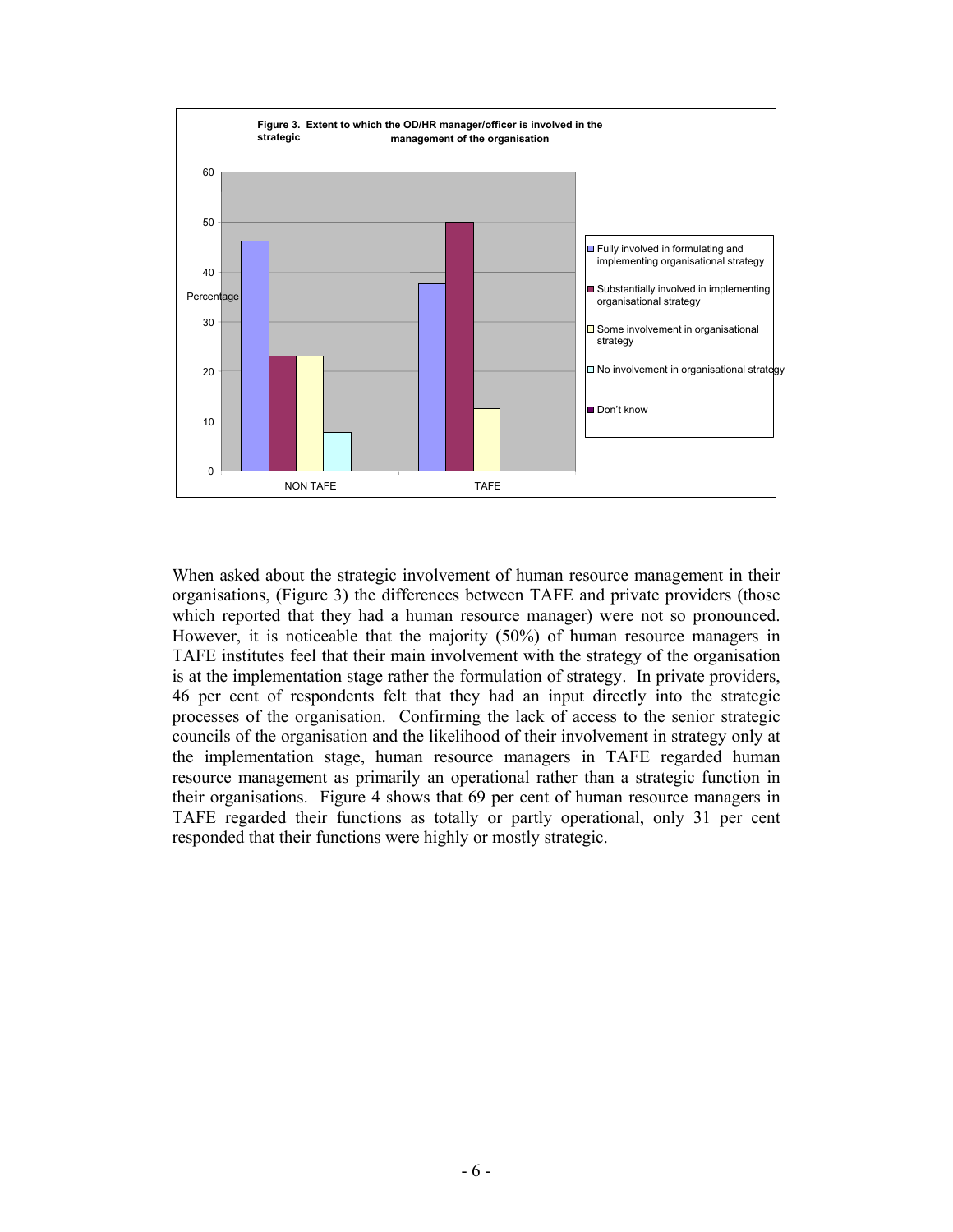

A similar picture prevailed amongst private providers with only 15 percent responding that human resource management was strategic in their organisations. Nevertheless, despite the evidence that human resource management does not occupy a strategic position in either TAFE institutes or private providers, Figure 5 shows that human resource managers in TAFE regard their functions as having a significant impact on the business strategy of their organisations – 72 per cent of TAFE respondents replied that human resource management informs the business strategy of the organisation. This feeling is not shared by human resource managers in private providers where only 43 per cent responded positively to this question.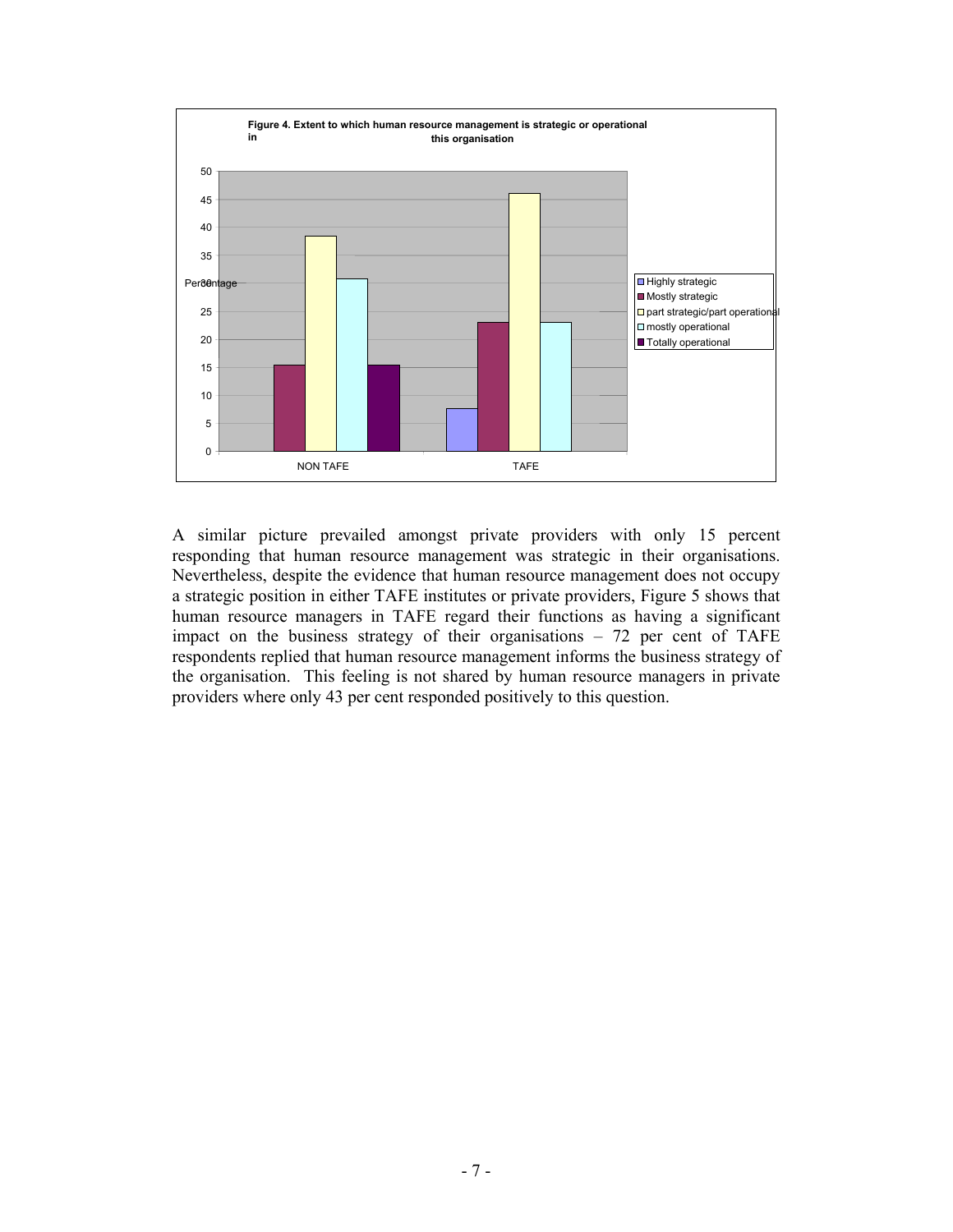

Finally, respondents were asked to classify the business strategies of their organisations, using a standard three way classification developed by Miles and Snow (date). This offered respondents there possible business strategies:

- 1. Offering the highest quality at the lowest cost
- 2. Differentiating product through innovation
- 3. Focusing on a niche in the market.

Figure 6 indicates that the private providers' niche strategies were obvious with 42 per cent of private providers opting for the niche market strategy whilst TAFE institutes overwhelmingly favoured the high quality/low cost, comprehensive strategy  $(58%)$ .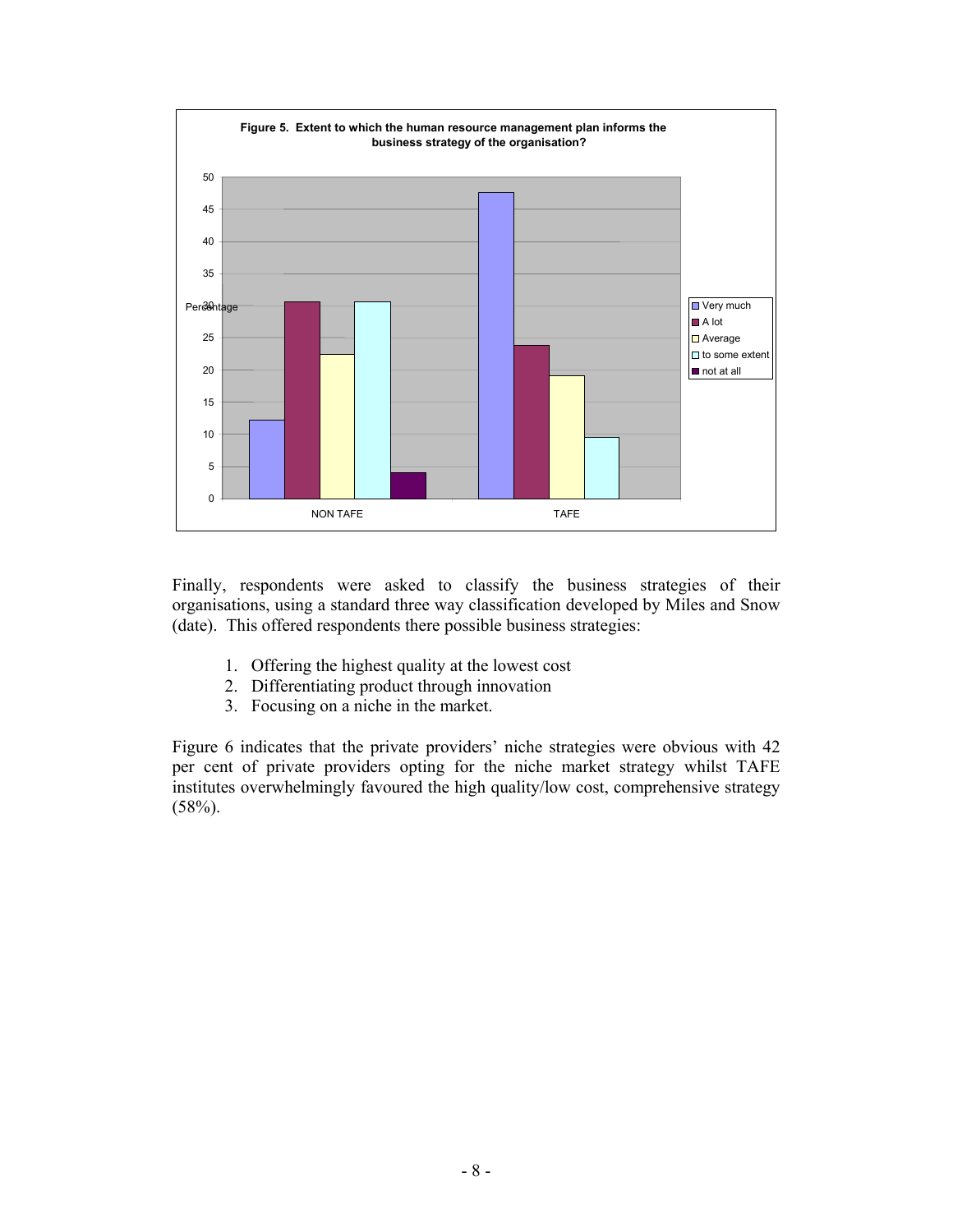

### **Discussion**

Palmieri (2003) and McNickle and Cameron (2003) noted that human resource management seemed to in a state of transition. The findings from thus survey confirm this picture.

Human resource management is in a process of transition amongst RTOs in Australia. Although there are some differences between private providers and TAFE Institutes, notably the location of responsibility for human resource management, generally the strategic nature of human resource management is very similar. Human resource managers in private providers, where they exist, may have more access to the senior decision making bodies of their organisations but this is generally a function of the small size of these organisations. In large, comprehensive TAFE Institutes, human resource management has been a specialised function for some time and is often supported by a human resource management department. However, human resource managers in TAFE do not generally sit on the top management committees of those organisations. They may report to a manager other than the CEO – typically an administration or corporate services manager – and they will not usually have a seat on the senior executive of the institute. As a result, human resource management in both private providers and in TAFE is regarded as still a largely operational issue. Human resource managers see their strategic involvement as one of implementation rather than strategic formulation. They are more positive about the impact of human resource management. This is seen as quite strategic for the organisation but this optimism about what human resource management has to offer organisations is not matched by the actual role and involvement of human resource managers.

### **Conclusion**

Human resource managers in both the private sector and in TAFE are convinced about the importance of their practice to the strategic well-being of the RTOs but they are not in a strategic position yet. As the perception of competitive intensity and the